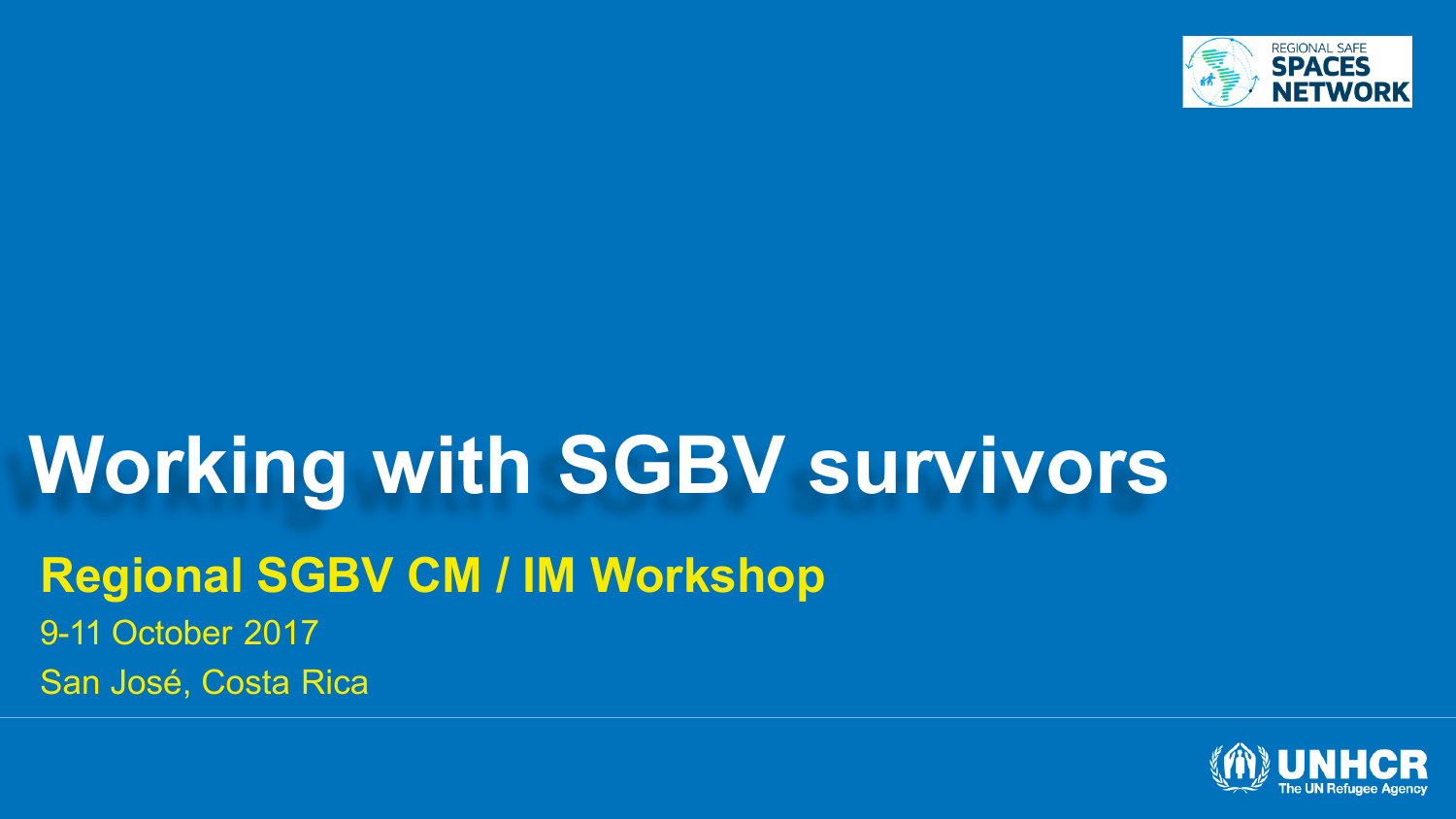# **Learning objectives**



- Identify SGBV disclosure strategies
- Describe SGBV guiding principles for working with survivors
- 3) Define SGBV case management and core multi-sectoral services

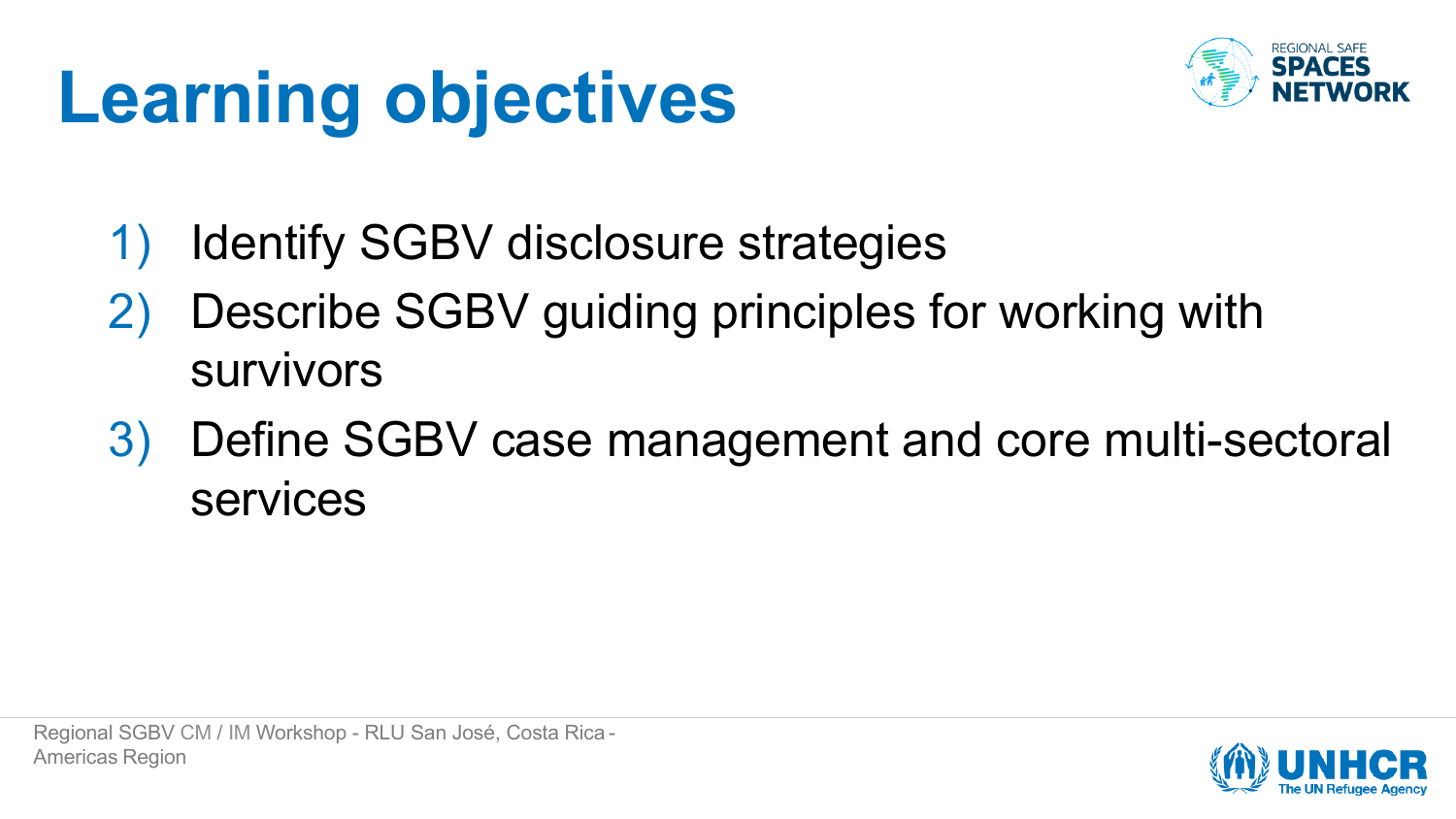### **SGBV disclosure & safe access to services**

### **Why do we want to facilitate disclosure of SGBV?**

Regional SGBV CM / IM Workshop - RLU San José, Costa Rica - Americas Region



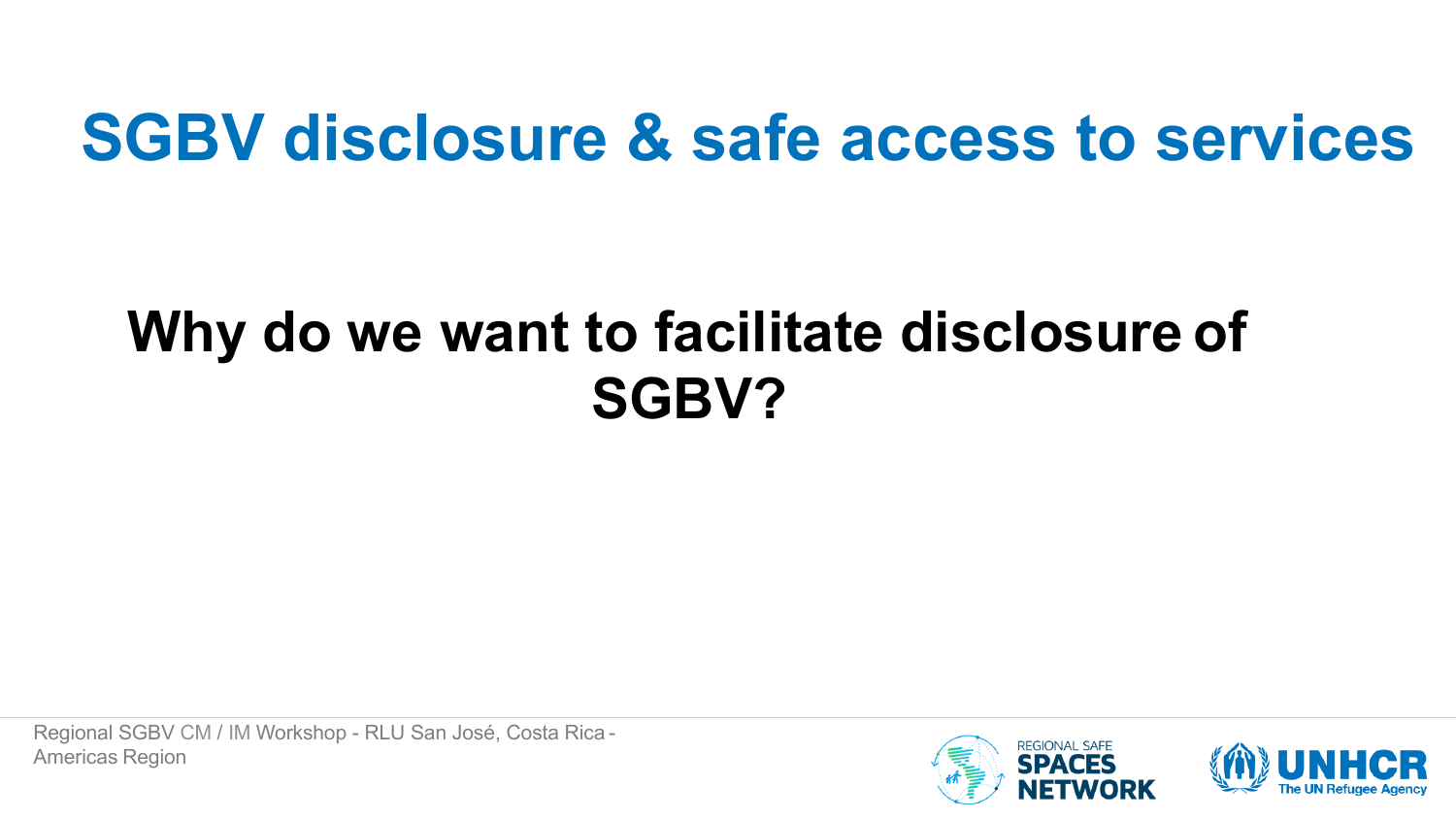## **SGBV Disclosure & safe access to services**

- **Disclosure** is when an individual approaches a case manager or service provider and tells them what happened with him/her. He or she may disclose his/her experience to a trusted family member or friend
- Safe & ethical access to services is required from the first contact with beneficiaries to build rapport and begin to establish the basis for a trusting relationship

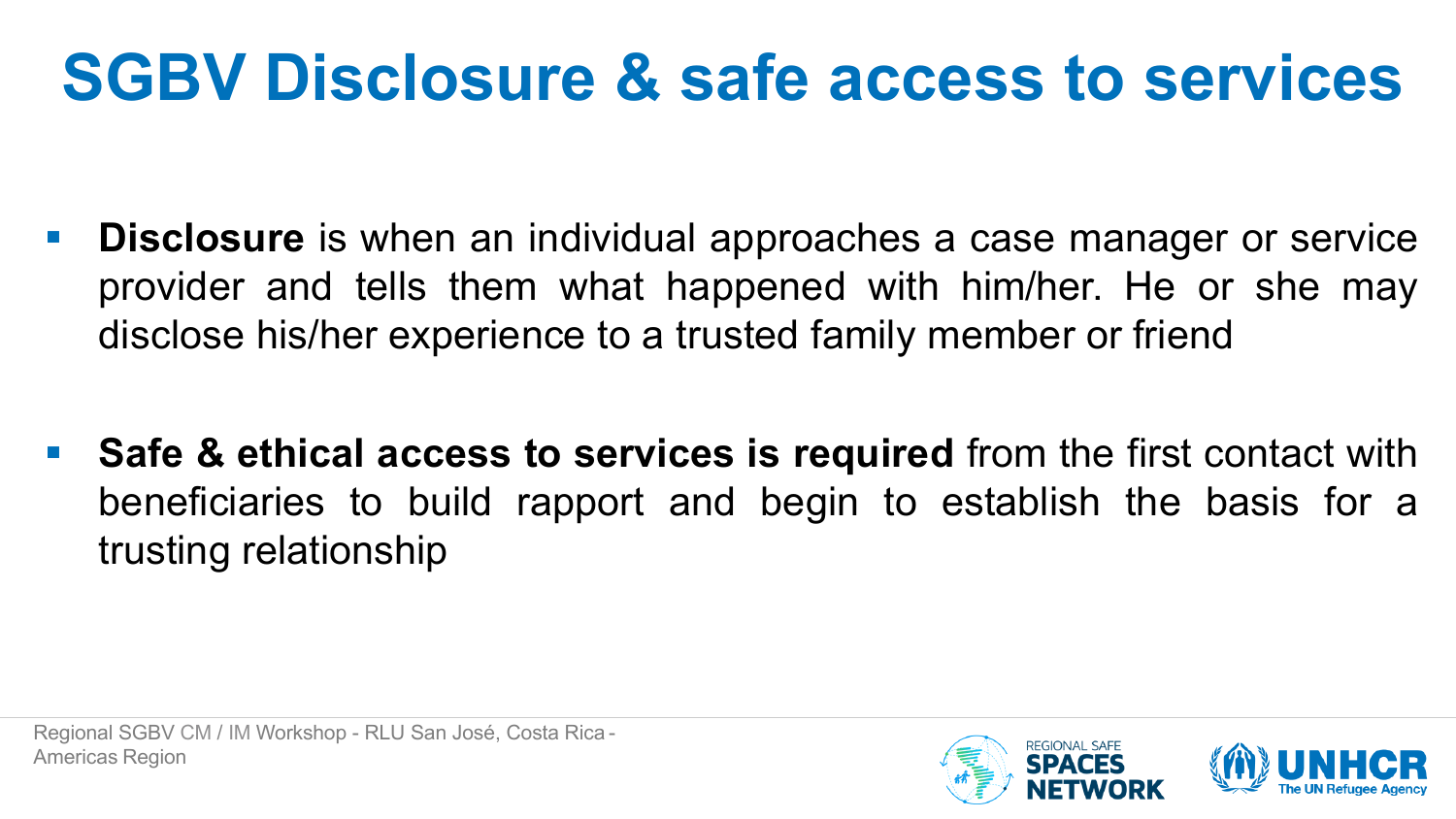### **SGBV Disclosure & safe access to services Work in pairs**

- What can we do to facilitate SGBV disclosure?"
- What can we do to facilitate safe access to SGBV services?

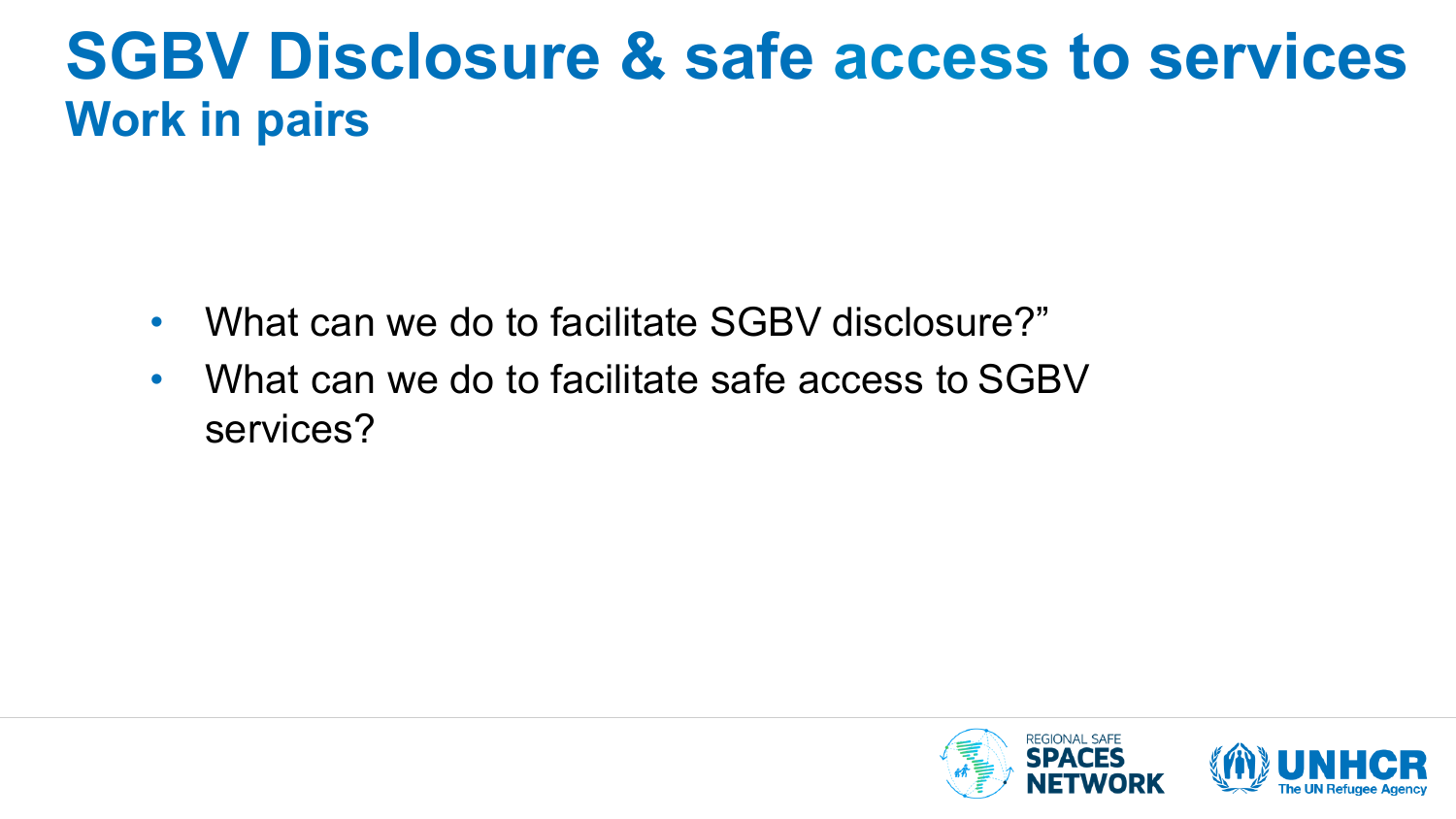

### **Supporting Disclosure & Identification**

#### **Disclosure**

.

■Raising awareness on SGBV core principles and service ■Respectful and gender sensitive communication ■Create a safe space where survivors & their families can share their story

#### **Ethical & Safe Access to services**

- Signs of Abuse
- Safe referral pathways in place
- Staff, partners and other actors trained

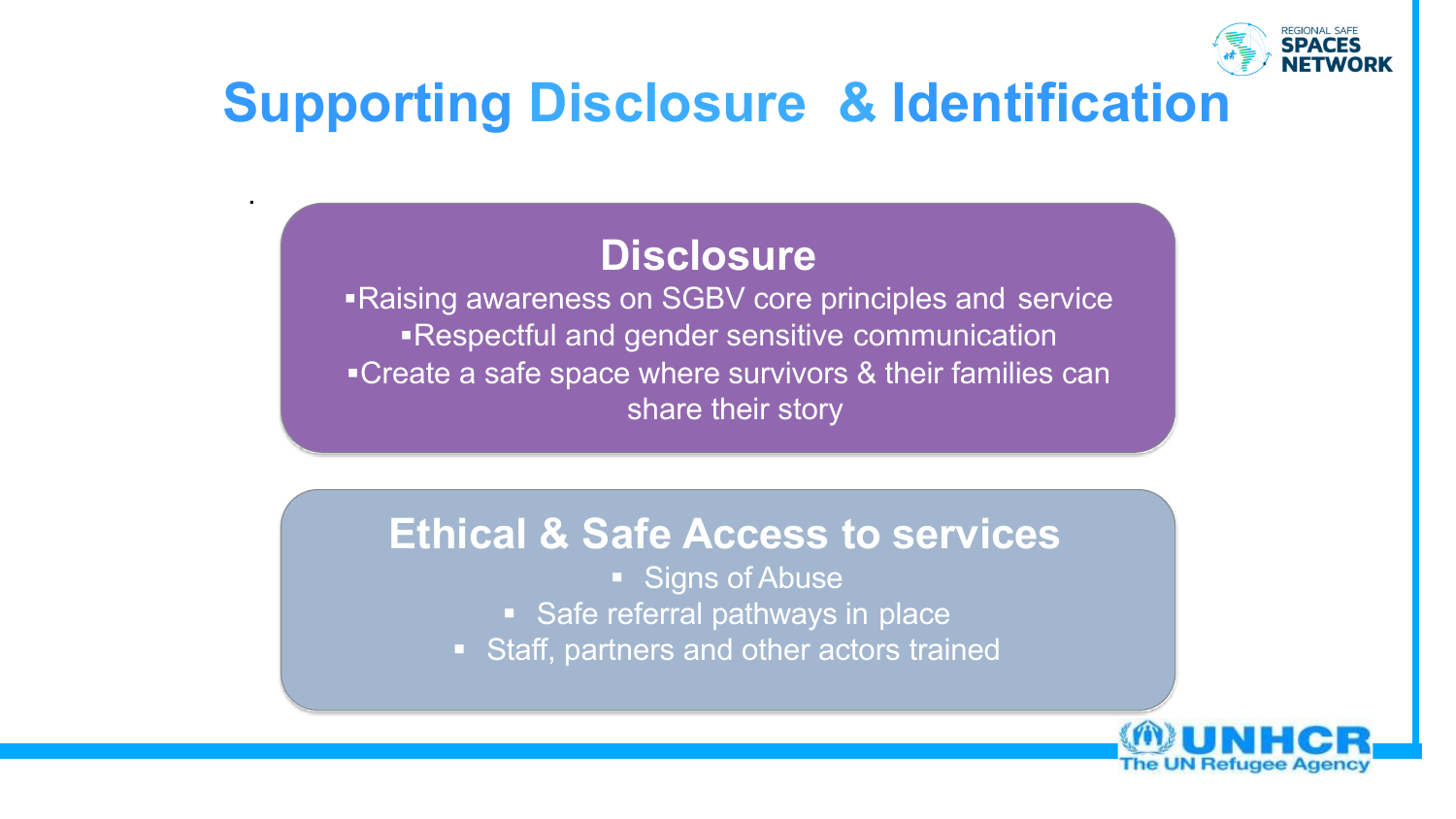

### **What should we do after an SGBV disclosure?**

Regional SGBV CM / IM Workshop - RLU San José, Costa Rica - Americas Region

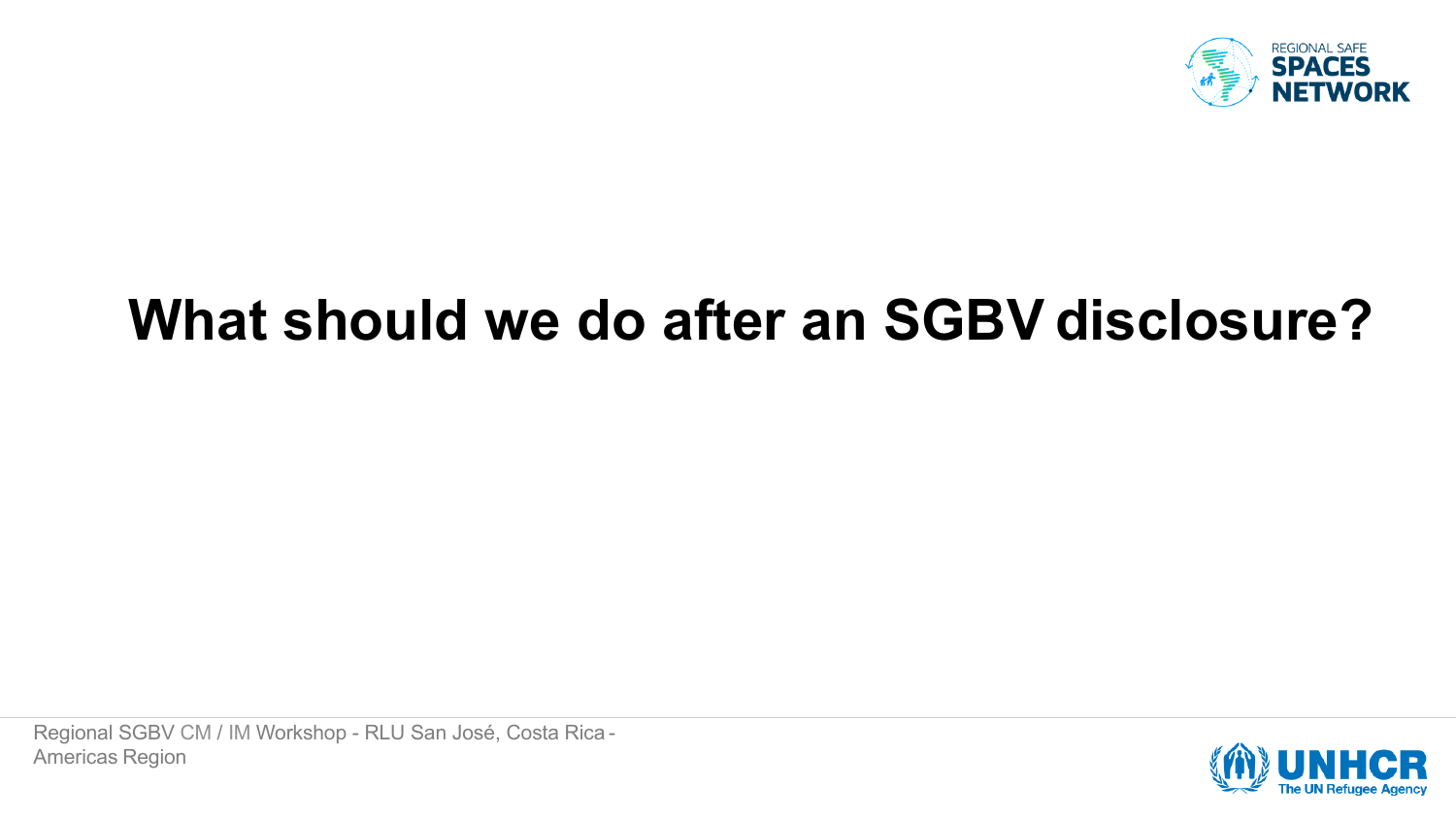### **Working with SGBV survivors: Guiding Principles**





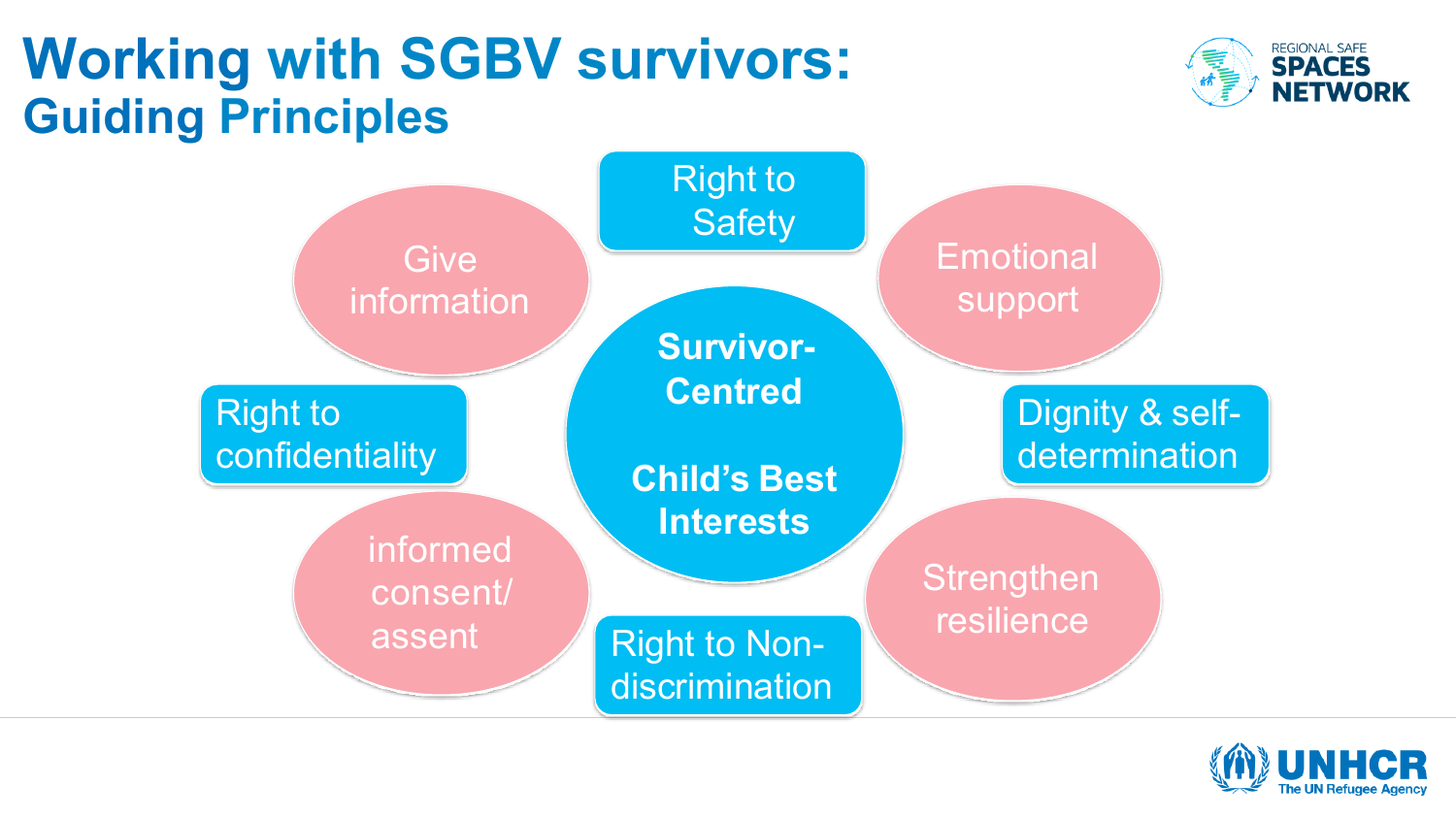### **Working with SGBV survivors: Guiding Principles**



**Group Work:**

• How would you translate into actions the SGBV guiding principles?

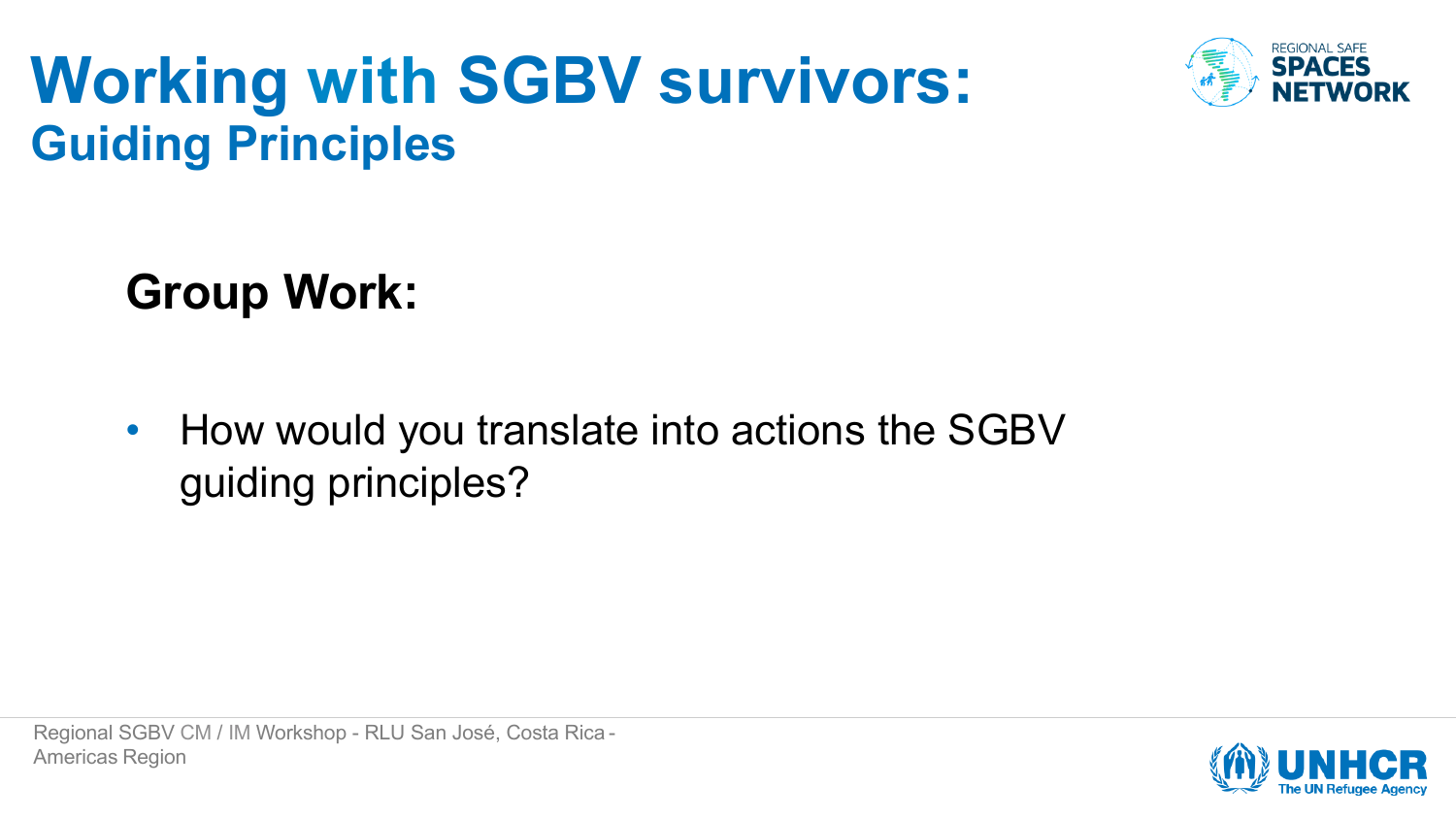# **Survivor-centred approach**

**EXALUARE:** A Aims to create a **supportive environment** in which each survivor's rights are respected and in which the person is treated with dignity and respect.

#### **❖ Recognizes that every survivor:**

- Has equal rights but can react differently to the experience of SGBV
- Has different strengths, capacities, resources and needs
- Has the right to decide who should know about what has happened to her/him and what should happen next (age appropriate).
- Should be believed and be treated with respect, kindness and empathy. different and unique





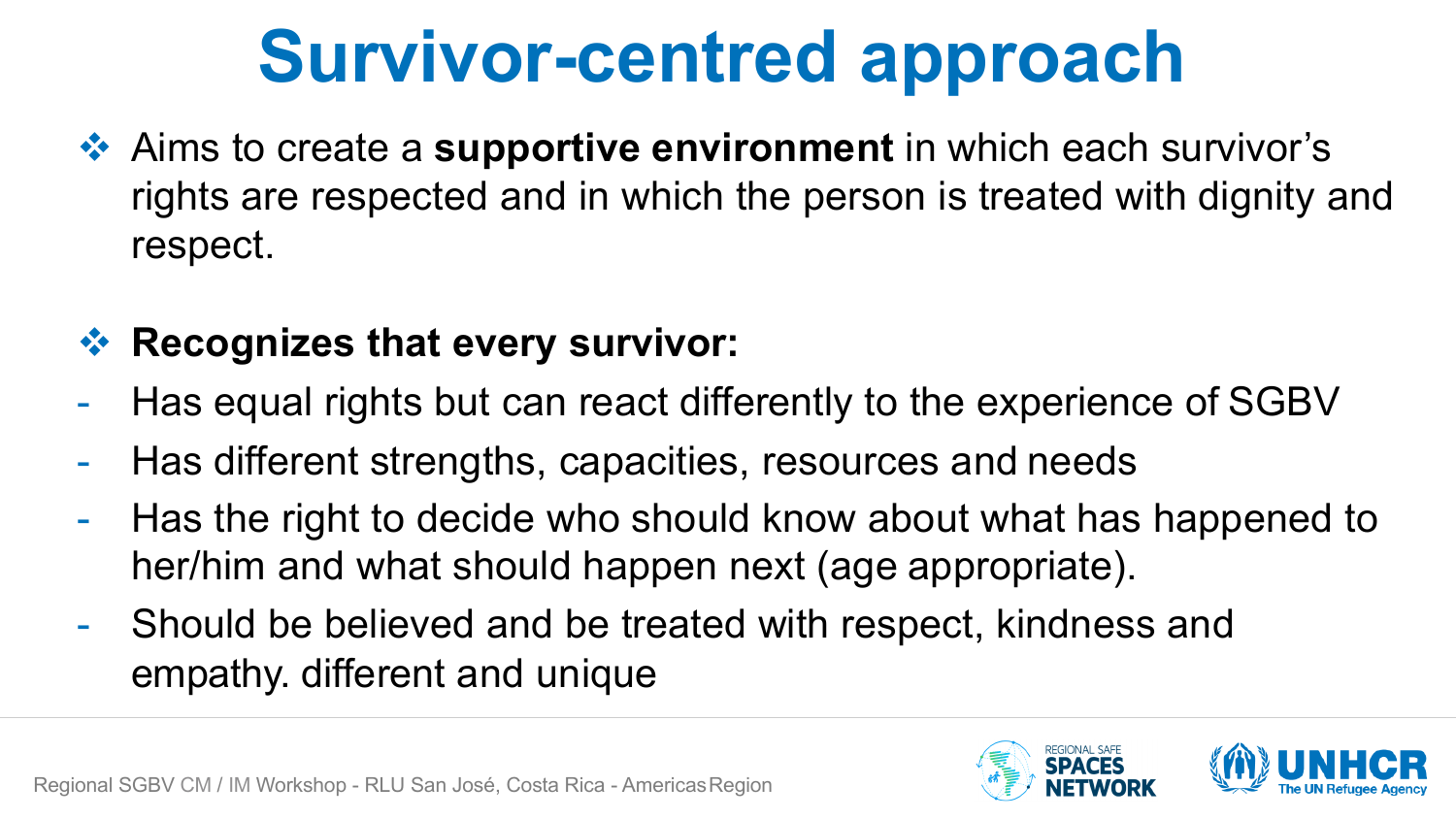### **Implementing a survivor-centred approach**

**Validate the person's experience ◆Validate the person's experience V** Seek to Empower the person **Emphasize the person's strengths Value the helping relationship** 



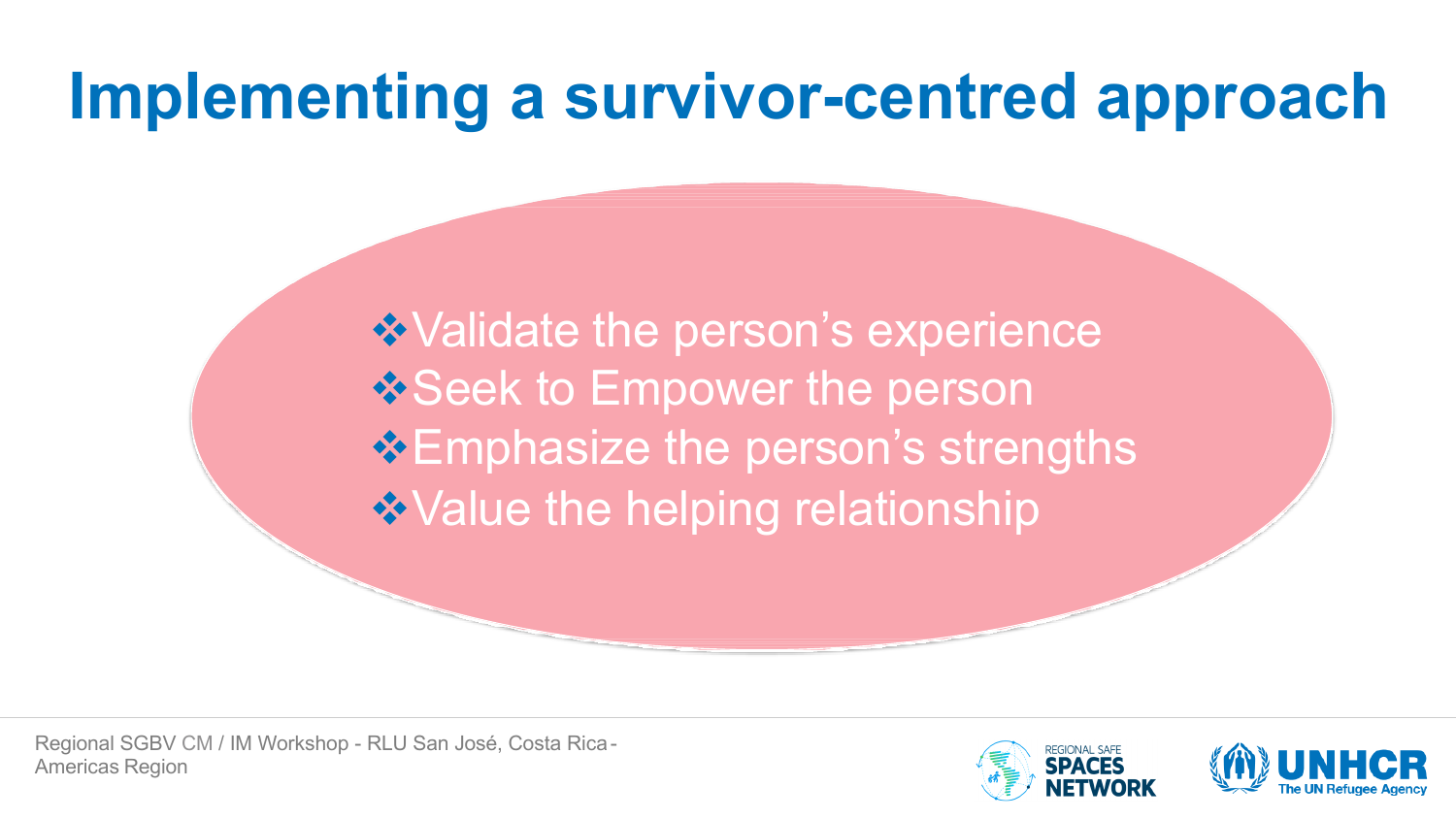### **Case management & multi-sectoral services**

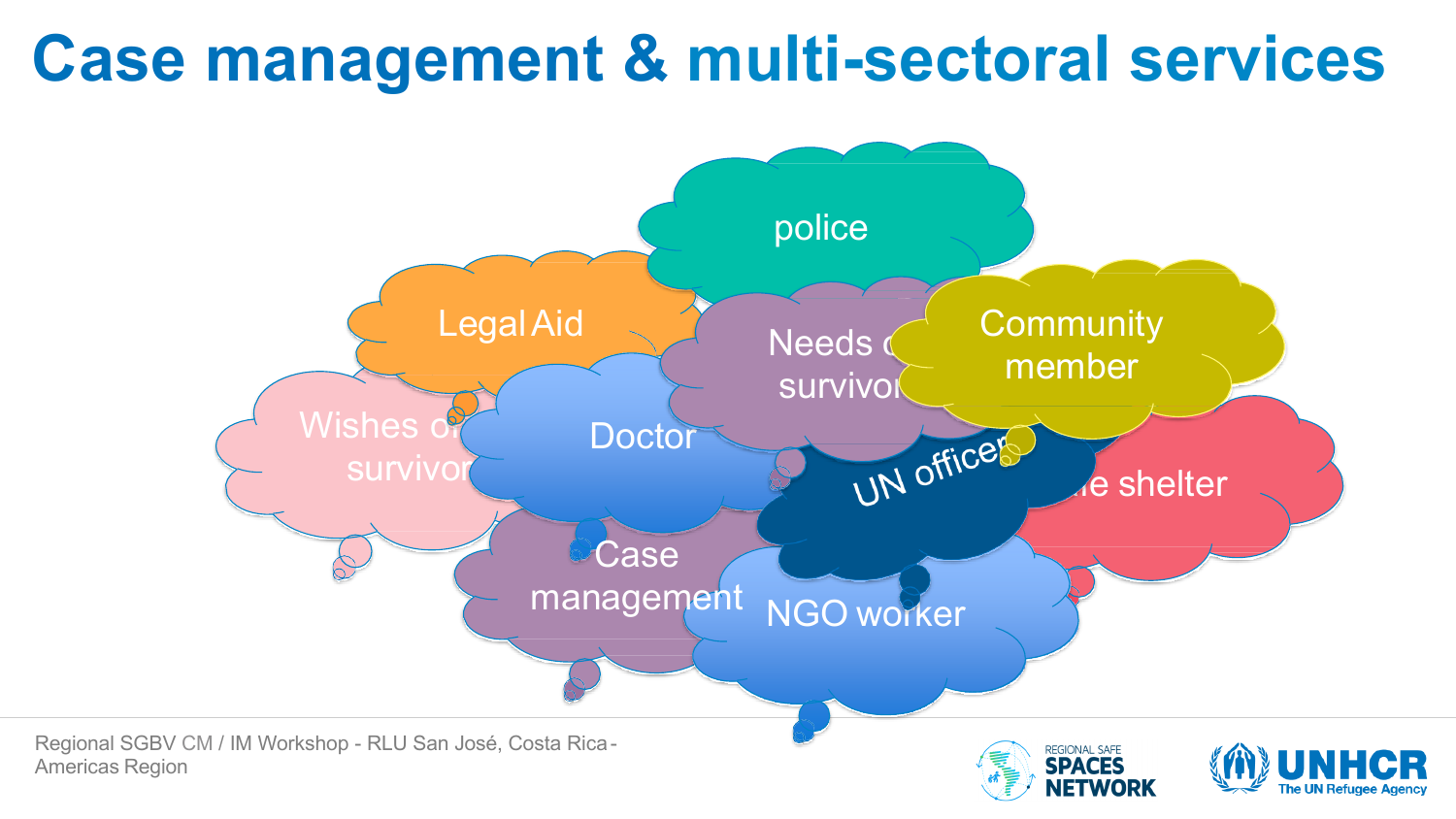

# **Case management**

**☆ Case management is a process that involves many people and organizations to:**

- Ø Figure out what a **person needs**;
- Ø Handle cases in an **appropriate, systematic, and timely way**;
- Ø Give them **options**,
- Ø Support them in getting their **needs met,** using their own **strengths and assets**;
- Ø Talking with the person, **coordinating** with other organizations, **advocating** on behalf of clients and **organizing** things until the person's needs are met as much as possible.

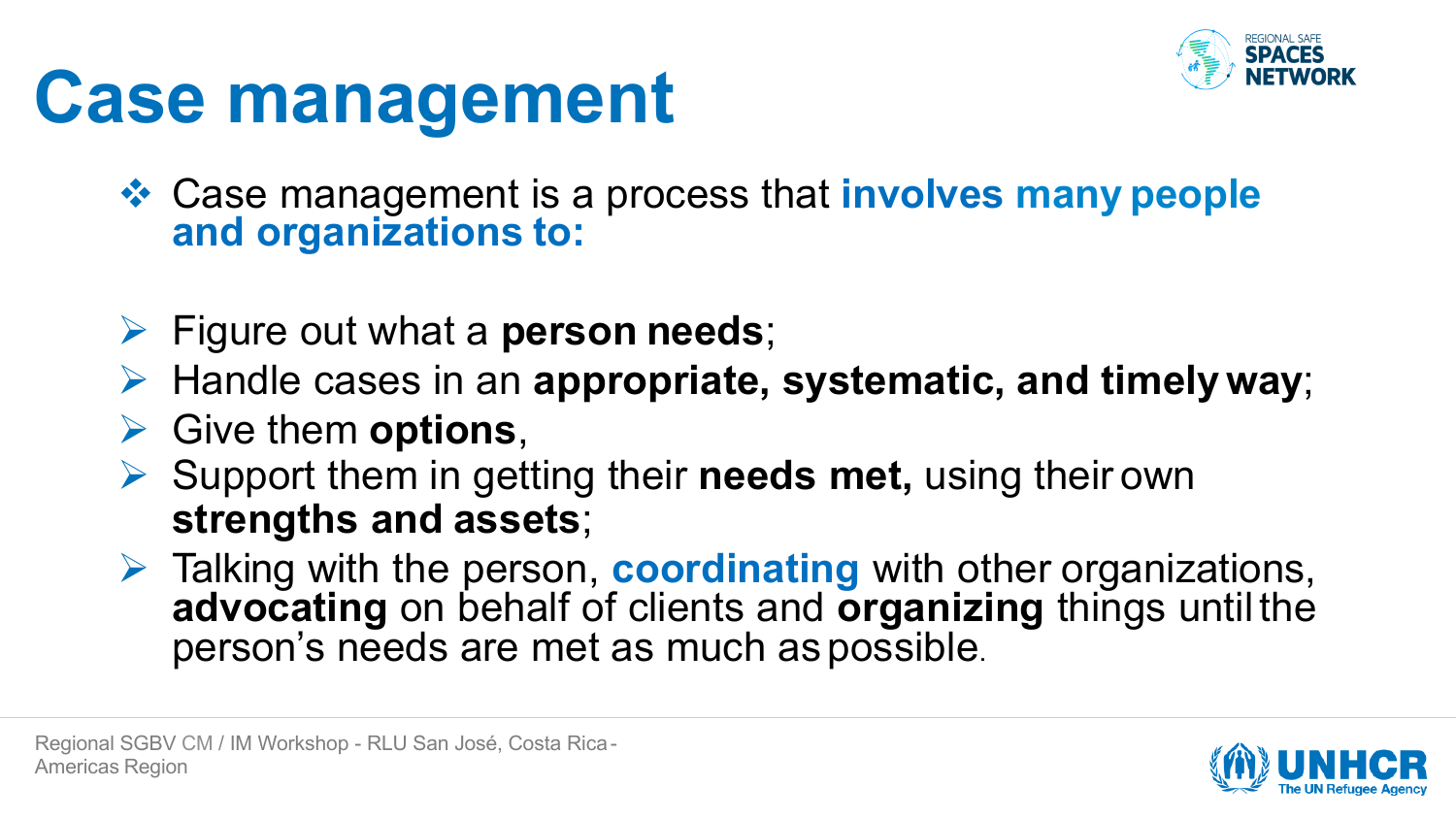# **SGBV Case management (CM)**

"SGBV case management is **collaborative and structured** method for providing help to a survivor. It involves **an organization taking responsibility** to ensure that survivors are informed of all options to them and that issues and problems facing a survivor are identified and **followed up in a coordinated way**.

SGBV case management helps survivors to **access necessary services**, heal from experiences and **feel empowered to recognize their strengths** and resilience"



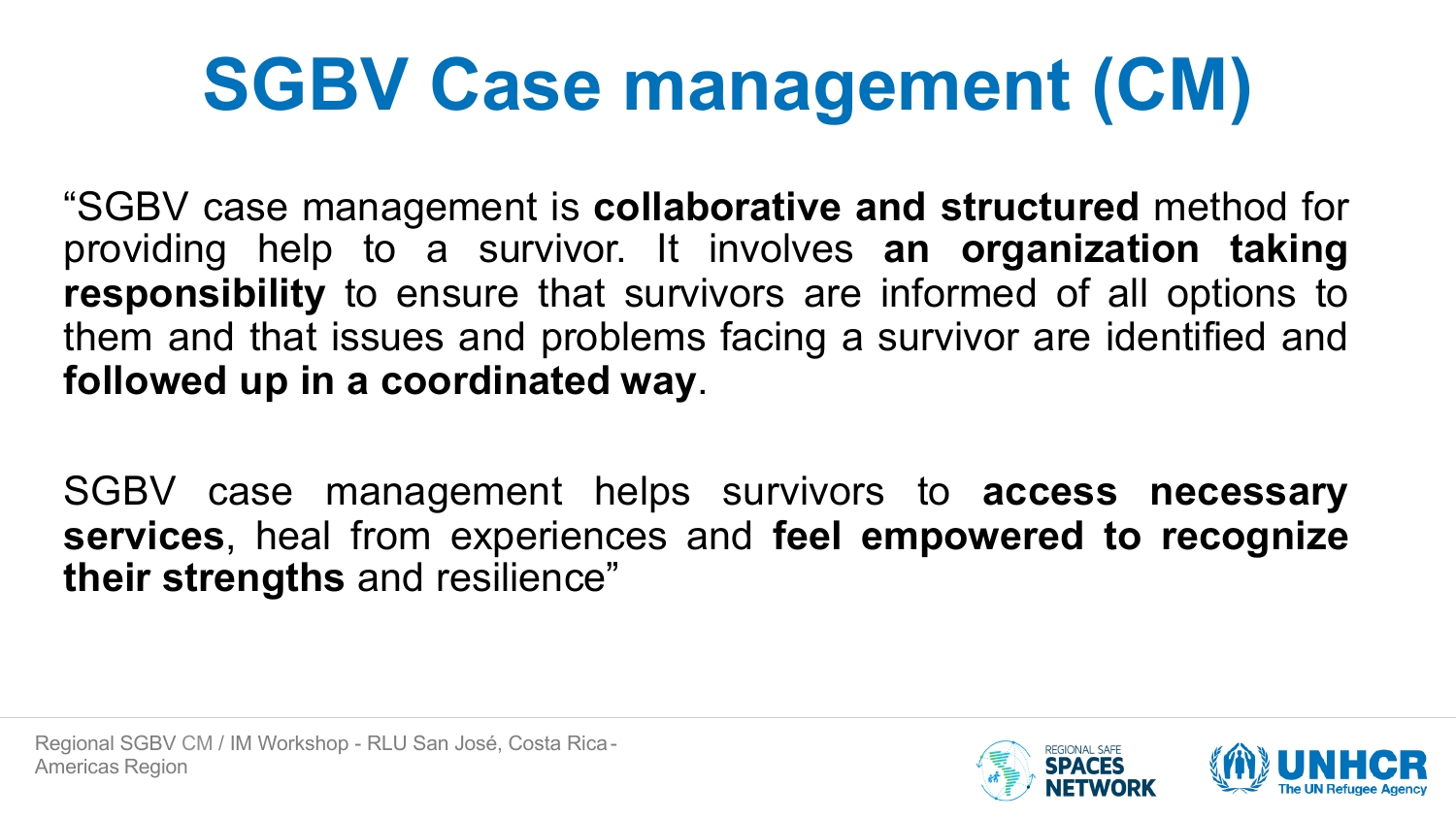# **Survivor-centred CM & service provision**

#### **Case management**

- Structured and systematic process with steps
- **Empower the survivor and assisting** them to make informed decisions
- **Providing options to address all needs**
- Coordinating with service providers and others
- Ensuring respect for SGBV guiding principles

#### **Multi-sectorial services**

- § Responding to specific medical needs
- **Providing legal support within** the a particular framework
- **Giving tailored psychological** support
- **Preserving physical safety**



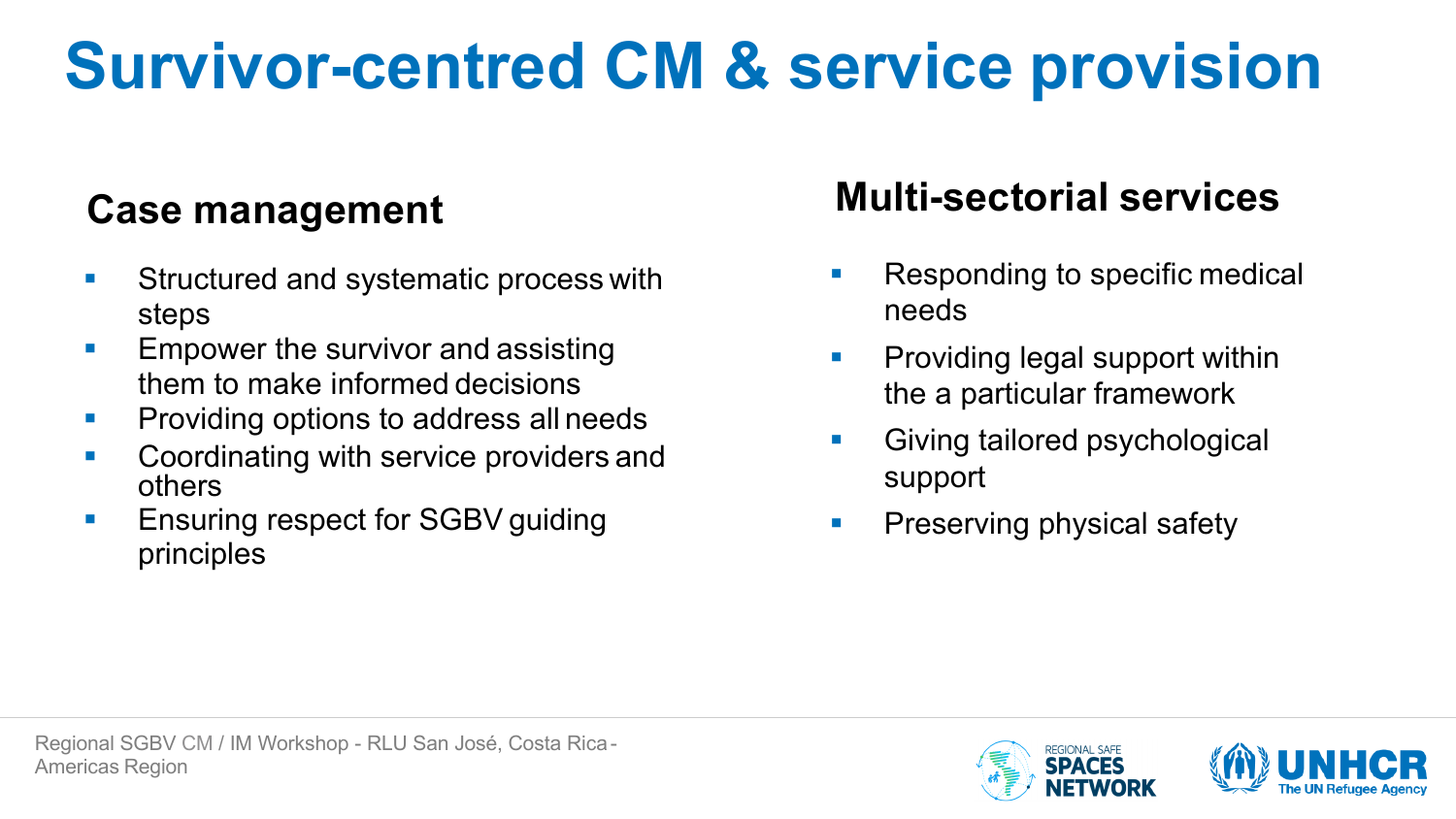## **Key messages**



- $\mathbf{\hat{P}}$  Respectful communication, safe spaces and referral pathways facilitate **SGBV disclosure**
- **EXECUTE:** Survivor-centred approach and child's best interests principle must be applied when working with SGBV survivors.
- **❖** Safety, confidentiality, non-discrimination, dignity and self**determination** are fundamental rights of SGBV survivors
- **Ex** Case management is a structured and systematic process to **empower survivors** in **coordination** with multiple actors and service providers
- $\cdot \cdot$  Psychological support, legal aid, health care and safety/security are **multi-sectoral services** to be offered to survivors of SGBV.

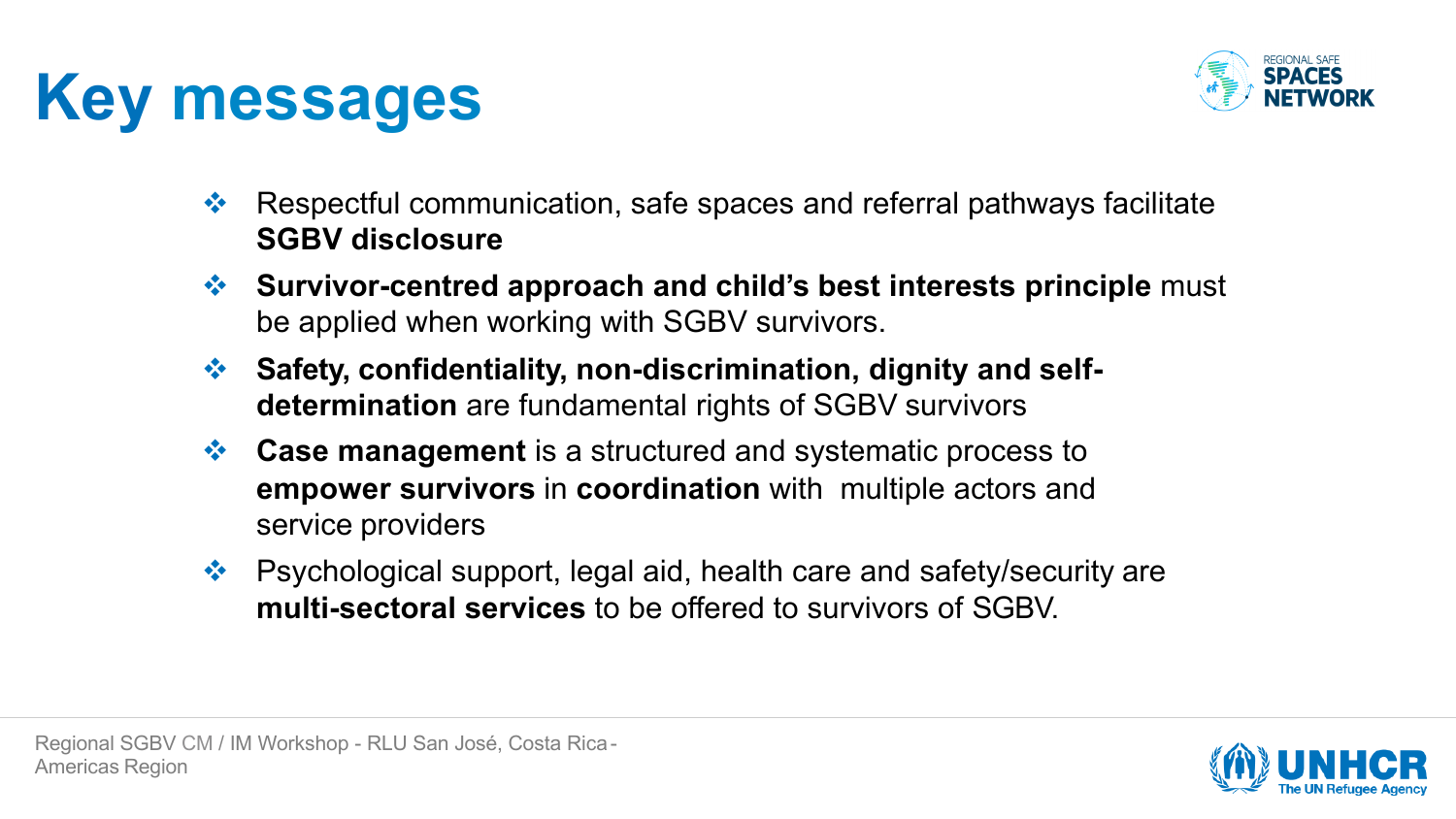

#### **Resources**

- **IASC GBV case management guidelines 2017**
- **Inter-Agency CPSGBV SOP Jordan 2015**
- **International Protocol on the Documentation and Investigation of** Sexual Violence 2014
- **UNHCR-IOM LGBTI training package 2017**